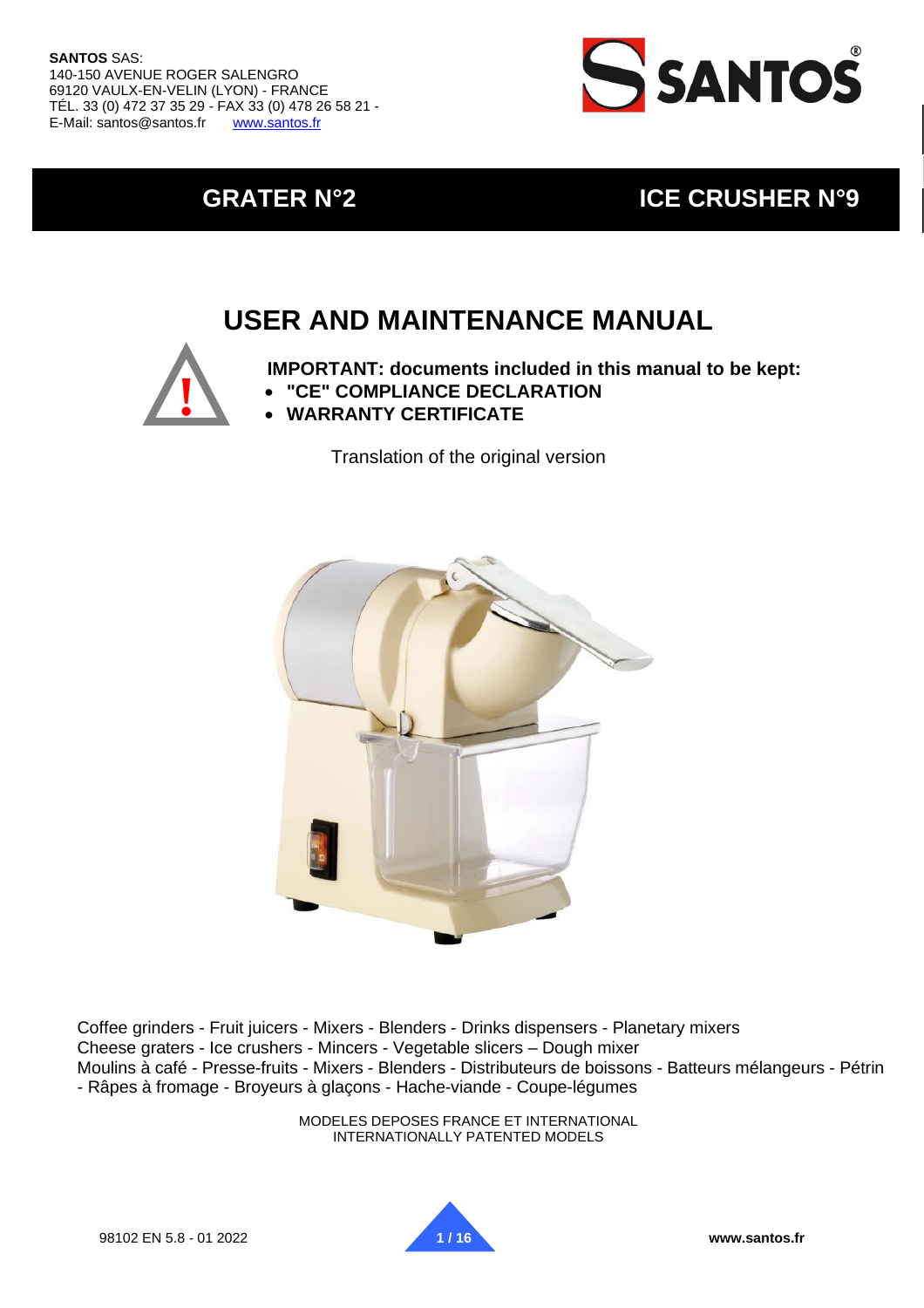

## **CONTENTS**

| <b>IMPROPER USE:.</b>                                  |  |
|--------------------------------------------------------|--|
|                                                        |  |
|                                                        |  |
| RECYCLING THE PRODUCT AT THE END OF ITS SERVICE LIFE 5 |  |
|                                                        |  |
|                                                        |  |
|                                                        |  |
|                                                        |  |
|                                                        |  |
|                                                        |  |
|                                                        |  |
|                                                        |  |
|                                                        |  |
|                                                        |  |
|                                                        |  |
|                                                        |  |
|                                                        |  |
|                                                        |  |
|                                                        |  |
|                                                        |  |
|                                                        |  |
|                                                        |  |
|                                                        |  |
|                                                        |  |
|                                                        |  |
|                                                        |  |
|                                                        |  |

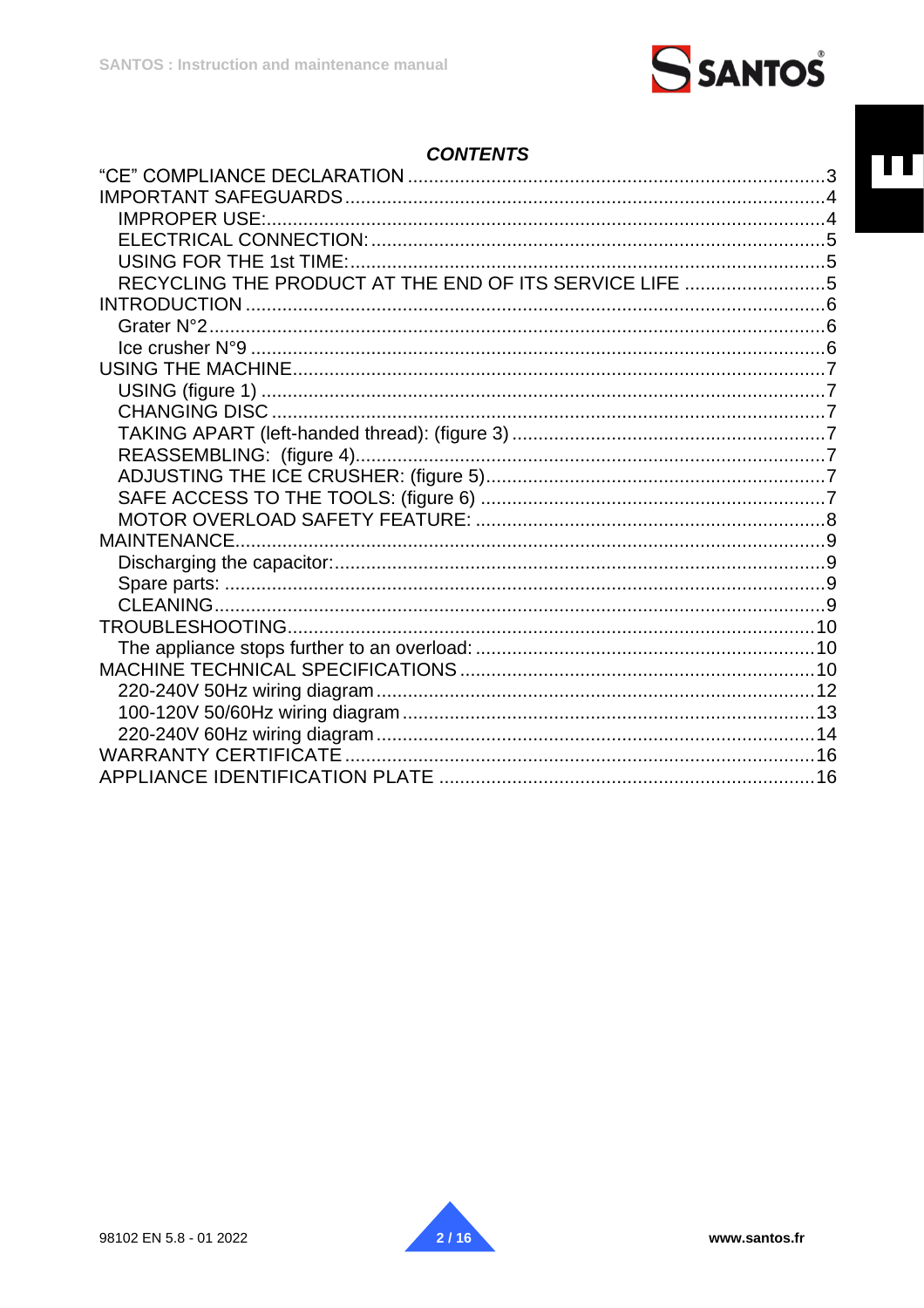

## <span id="page-2-0"></span>**"EC/EU" COMPLIANCE DECLARATION**

#### **THE MANUFACTURER:**

**SANTOS SAS -** 140-150, Av. Roger SALENGRO 69120 VAULX-EN-VELIN (LYON) FRANCE

declares that the appliance intended for the professional market described below:

| Description: | Grater | <b>Ice Crusher</b> |
|--------------|--------|--------------------|
| Type number: | 02     | 09                 |

complies with:

- the statutory provisions defined in appendix 1 of the European "machines" directive **n°2006/42/EC** and the national legislation transposing it
- the statutory provisions of the following European directives and regulations:
	- o N° 2014/35/EU (low voltage directive)
	- o N° 2014/30/EU (EMC directive)
	- o N° 2011/65/EU (RoHS directive)
	- o N° 2012/19/EU (WEEE directive)
	- o N° 1935/2004/EC (regulation) relating to materials and articles intended to come into contact with foodstuffs
	- $\circ$  N° 10/2011/EU (regulation) plastic materials and articles intended to come into contact with food

Harmonized European standards used to give presumption of conformity with the essential requirements of the above-mentioned directives:

• NF EN 1678+A1: 2010, Food processing machinery – Vegetable cutting machines - Safety and hygiene requirements.

This European standard is a type-C standard as defined in EN ISO 12100. When the provisions of this type-C standard differ from those stated in the type-A or B standards, the provisions of the type-C standard override the provisions of the other standards. This standard provides the means to comply with the requirements of the "machines" directive n°2006/42/CE, (see appendix ZA)

- NF EN ISO 12100: 2010: Safety of machinery General principles for design
- NF EN 60204-1: 2018: Safety of machinery Electrical equipment of machines-General requirements
- NF EN 1672-2: 2020, Food processing machinery Basic concepts Hygiene requirements
- NF EN 60335-1:2013 Safety of household and similar electrical appliances
- EN 60335-2-64+A1:2004 Part 2-64, Particular requirements for commercial electric kitchen machines.

Drawn up in VAULX-EN-VELIN on: **01/01/2022** Signatory's position: **CHIEF EXECUTIVE OFFICER** Signatory's name: **Aurélien FOUQUET**

Signature:

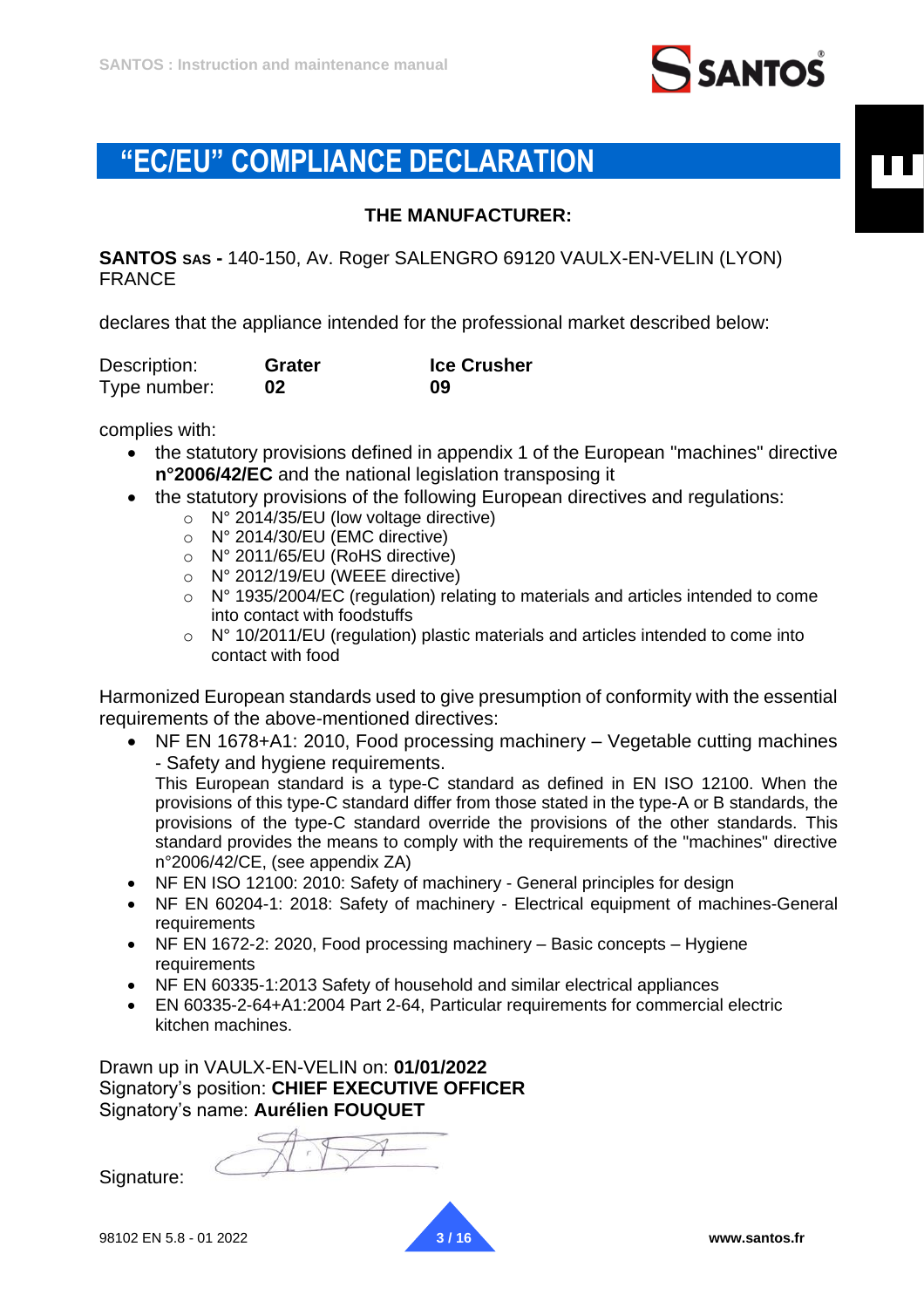

## <span id="page-3-0"></span>**IMPORTANT SAFEGUARDS**

When using, cleaning or maintaining the machine, always follow these instructions:

#### **Read all instructions**

Note: You will find it easier to understand the next few paragraphs if you refer to the diagrams at the end of this manual.

#### <span id="page-3-1"></span>**IMPROPER USE:**



- 1. Do not place food in the channel and press with the plunger before you have started the machine.
- 2. Cleaning in a jet of water or a high pressure spray is prohibited.
- 3. The base must not be immersed in water.
- 4. Never use the appliance if the power cord is damaged. It must be replaced by either a SANTOS approved dealer or a person with similar qualifications to avoid any danger.
- 5. The appliance must be unplugged before any intervention on it: cleaning, general care, maintenance.
- 6. It is forbidden to operate the appliance on a surface with a slope in excess of 10° with respect to the horizontal plane. The feet of the machine must always be resting on this surface.
- 7. The use of spare parts other than certified original SANTOS parts is prohibited
- 8. Never connect several appliances to the same power socket.
- 9. Never use the machine outdoors.
- 10.Never place the appliance close to or on a source of heat.
- 11.This appliance is a professional machine designed exclusively for professional use. It is not designed for household use.
- 12.This appliance is not designed for use by people (including children) whose physical, sensorial or mental capacities are impaired or by people with no experience or knowledge, unless they have been supervised or given training in the use of the appliance beforehand by a person responsible for their safety.

Supervise children to ensure they do not play with the appliance.



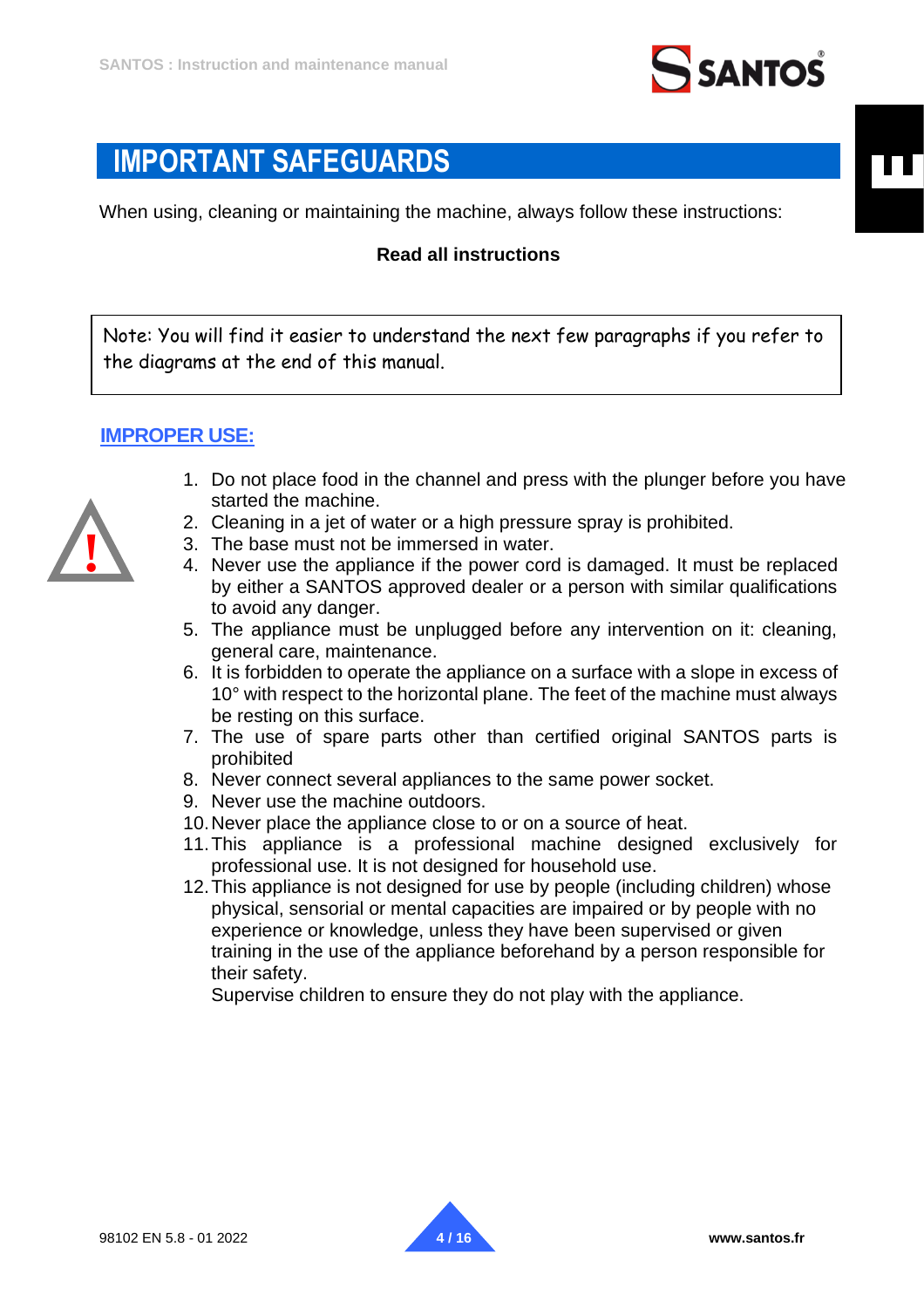# **SANTOS**

## <span id="page-4-0"></span>**ELECTRICAL CONNECTION:**

- The appliance's power supply is available in 3 voltages:
	- $\circ$  220-240V 50 Hz single phase
	- o 220-240V 60 Hz single phase
	- $\circ$  100-120V 50/60 Hz single phase
- *Line protection*: The appliance shall be connected only to a power 2-pole + earth socket supplied by a branch circuit of suitable voltage. The branch circuit shall have been established by a qualified electrician according to national and local codes and laws, and provided with suitable protective equipments (such as fuse, circuit breaker, etc…) as defined by these codes and laws.

#### **CARE:**

• Before connecting the machine, check that the mains electrical voltage is the same as the voltage for your appliance. Its value is shown:



- $\triangleright$  either on the identification plate under the machine.
- $\triangleright$  or on the identification plate on the last page of this manual.
- If the power cable is damaged, It must be replaced by either a SANTOS approved dealer or a person with similar qualifications to avoid any danger.

#### <span id="page-4-1"></span>**USING FOR THE 1st TIME:**

Take the precaution of carefully washing the drawer (**1**) and the disc (**6**) before using for the first time.

## <span id="page-4-2"></span>**RECYCLING THE PRODUCT AT THE END OF ITS SERVICE LIFE**



This equipment is marked with the selective sorting symbol relating to wastes from electrical and electronic equipment. It signifies that this product should be taken over by a selective collection system conforming to the Guideline 2012/19/EU (WEEE) – part Professional Equipment – so that it can be either recycled or dismantled in order to reduce any impact on the environment.

For more information, please contact your Retailer or the SANTOS.

For eliminating or recycling components of equipment, please contact a specialized company or contact SANTOS.

The electronic products not undergoing a selective sorting are potentially dangerous for the environment.

The damaging materials should be eliminated or recycled according to the regulations in force.

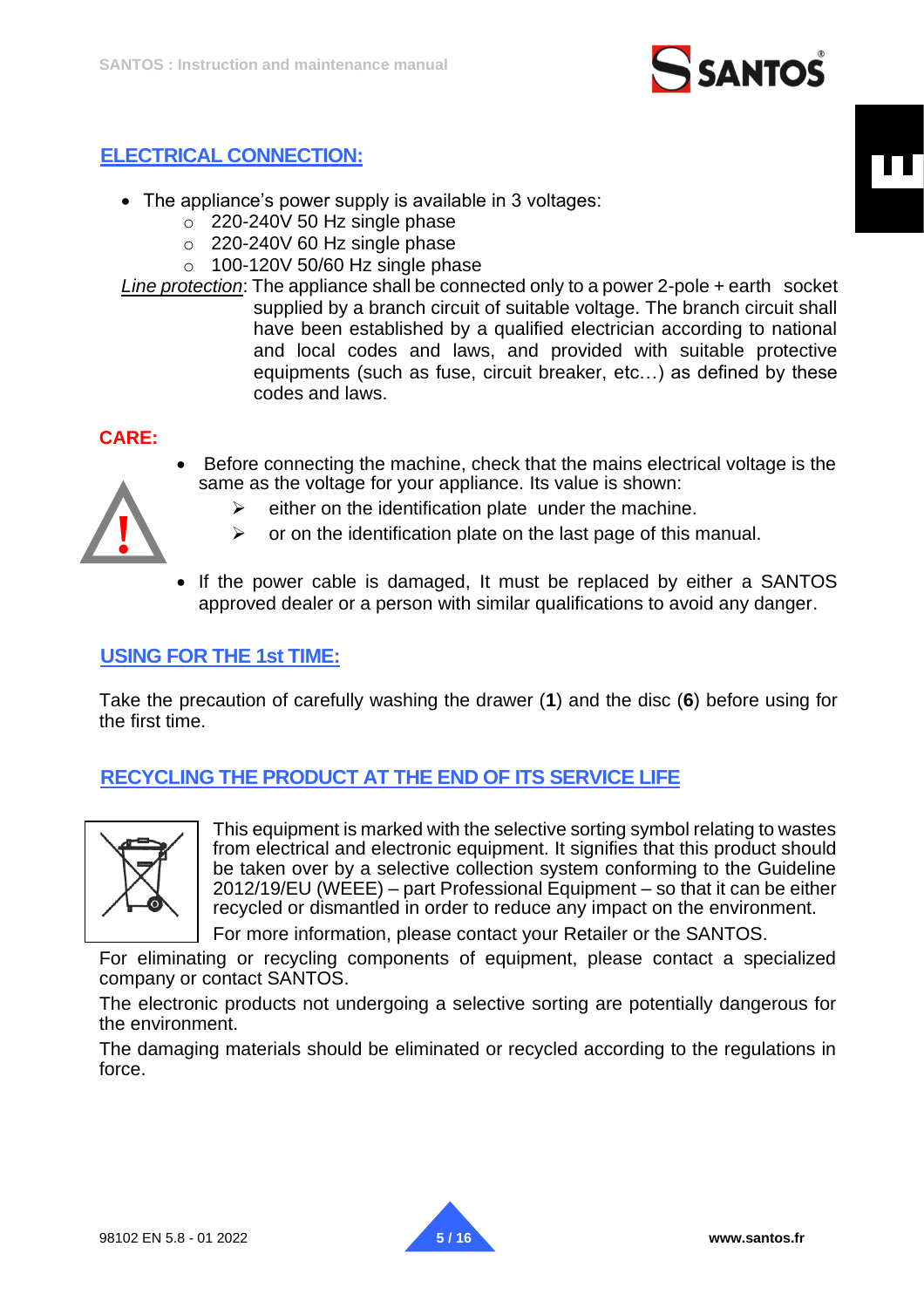

## <span id="page-5-0"></span>**INTRODUCTION**

## <span id="page-5-1"></span>**Grater N°2**

- Solidly built (cast aluminum and stainless steel sheet), equipped with an unbreakable food-quality plastic drawer, grater No. 2 is particularly suited for professional use: - Restaurants, Pizzerias, Cheese dairies, Supermarkets, Public Bodies.
- It has a powerful motor and a high output, stainless steel grating disc 110 mm in  $\varnothing$ ; the average delivery of grated cheese is 50 kg/hr.
- Normally supplied with a disc with holes of ø 3 mm for Gruvere, Grater no, 2 can be used with other discs on request.

| Designation of discs                  | Reference |
|---------------------------------------|-----------|
| Disc with holes of ø 2 mm             | 02201AD   |
| Disc with holes of $\varnothing$ 3 mm | 02201BD   |
| Disc with holes of ø 4 mm             | 02201CD   |
| Disc with holes of ø 6 mm             | 02201DD   |
| Disc with holes of $\varnothing$ 8 mm | 02201ED   |
| Disc for Parmesan                     | 02201FD   |
| Disc for cheese for fondues           | 02201GD   |

• Grater no. 2 is also appropriate for grating almonds and hazelnuts or for making breadcrumbs.

## <span id="page-5-2"></span>**Ice crusher N°9**

- Designed in exactly the same way as Grater no. 2, Ice Crusher no. 9 only differs on the following points:
	- $\circ$  specific disc with an adjustable knife to crush the ice cubes,
	- o stainless steel sheet at the bottom of the drawer.

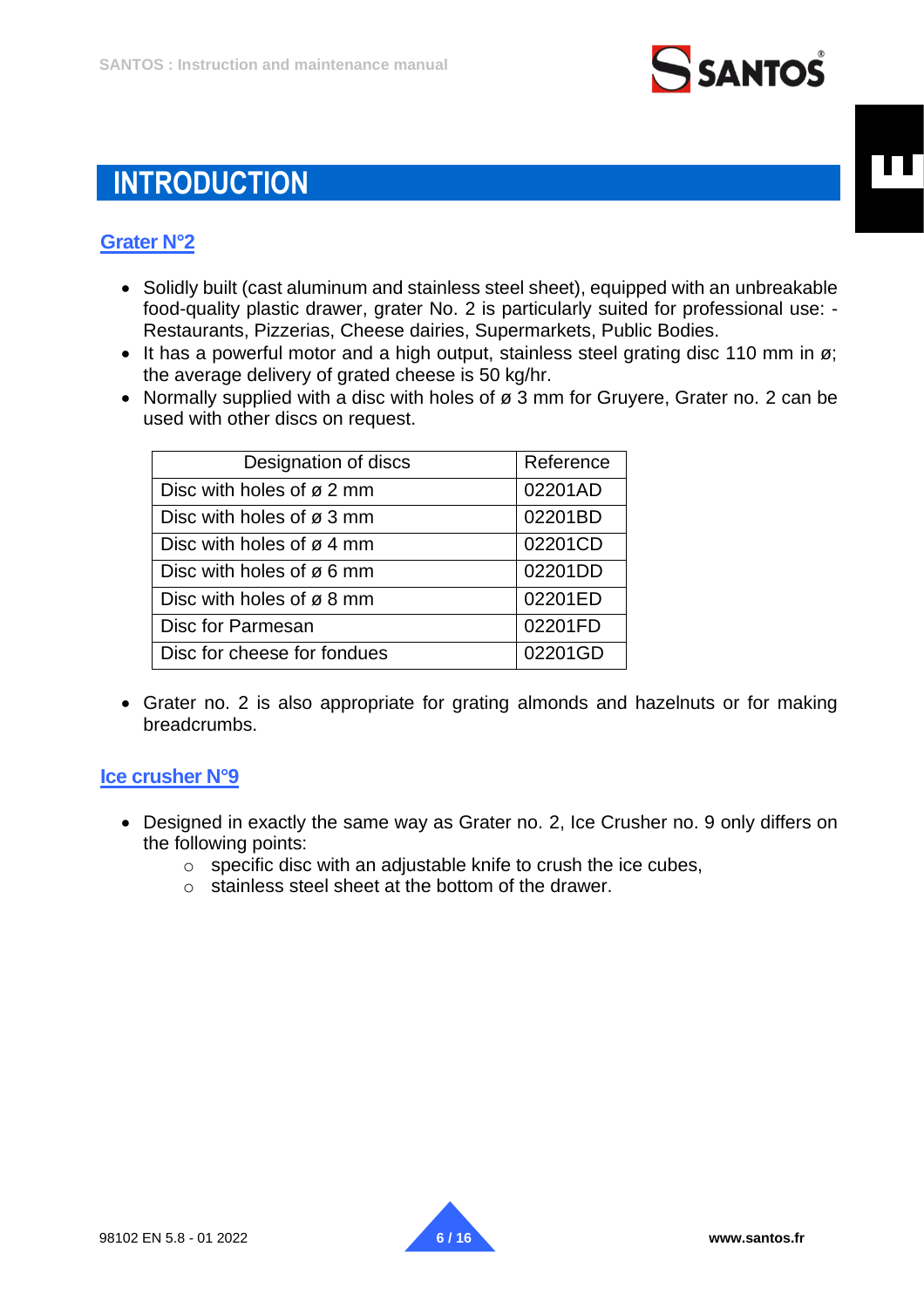

## <span id="page-6-0"></span>**USING THE MACHINE**

## <span id="page-6-1"></span>**USING (figure 1)**

- 1. Prepare the pieces of cheese to be grated (or the ice cubes) beforehand.
- 2. Make sure the drawer is correctly in place (**1**) (operating is servo-controlled by a safety device linked to the drawer's presence). For the ice crusher: place the stainless steel sheet inside the drawer.
- 3. Start the machine by operating the On/Off button (**5**).
- 4. Lift up the lever (**4**), insert a piece of cheese to be grated (or ice cubes), and push on the lever steadily without forcing.
- 5. Repeat the above procedure as many times as necessary.
- 6. After use, stop the machine by operating the On/Off Button (**5**).

COMMENT: removing the drawer (**1**) or lifting up the chute (**3**) stops the appliance from working (**figure 6**).

For easier cleaning, do not leave food to dry in the drawer or on the grating disc.

## <span id="page-6-2"></span>**CHANGING DISC**

Push the end of the lever **(4**), pull on the closing key (**14**) and remove the chute + lever unit to get to the disc (**6**) (**figure 2**).

## <span id="page-6-3"></span>**TAKING APART (left-handed thread): (figure 3)**

• Clamp the disc (**6**) and undo the screw (**7**) following the arrow (clockwise) with the closing key (**14**).

#### <span id="page-6-4"></span>**REASSEMBLING: (figure 4)**

- Check that the key (**8**) is present on the motor shaft.
- Check that the seal (**13**) is present on the disc (**6**).
- Place the disc on the motor shaft making the key match the key groove.
- Clamp the disc (6) and tighten the screw (7) following the arrow (anti-clockwise).

#### <span id="page-6-5"></span>**ADJUSTING THE ICE CRUSHER: (figure 5)**

It is possible to adjust the position of the knife on the ice crusher disc by loosening the 2 fastening screws (**9**) fixing the knife (**10**) onto its support (**11**) and by moving it to increase or to reduce the cutting height of the knife into the ice cube. Tighten the 2 screws (**9**) carefully after adjusting.

## <span id="page-6-6"></span>**SAFE ACCESS TO THE TOOLS: (figure 6)**

The appliance can only start if the lever (**4**) is not extending out of the chute to insert the food (**3**) and if the drawer catching the food (**1**) is correctly placed on the slideway (**2**).

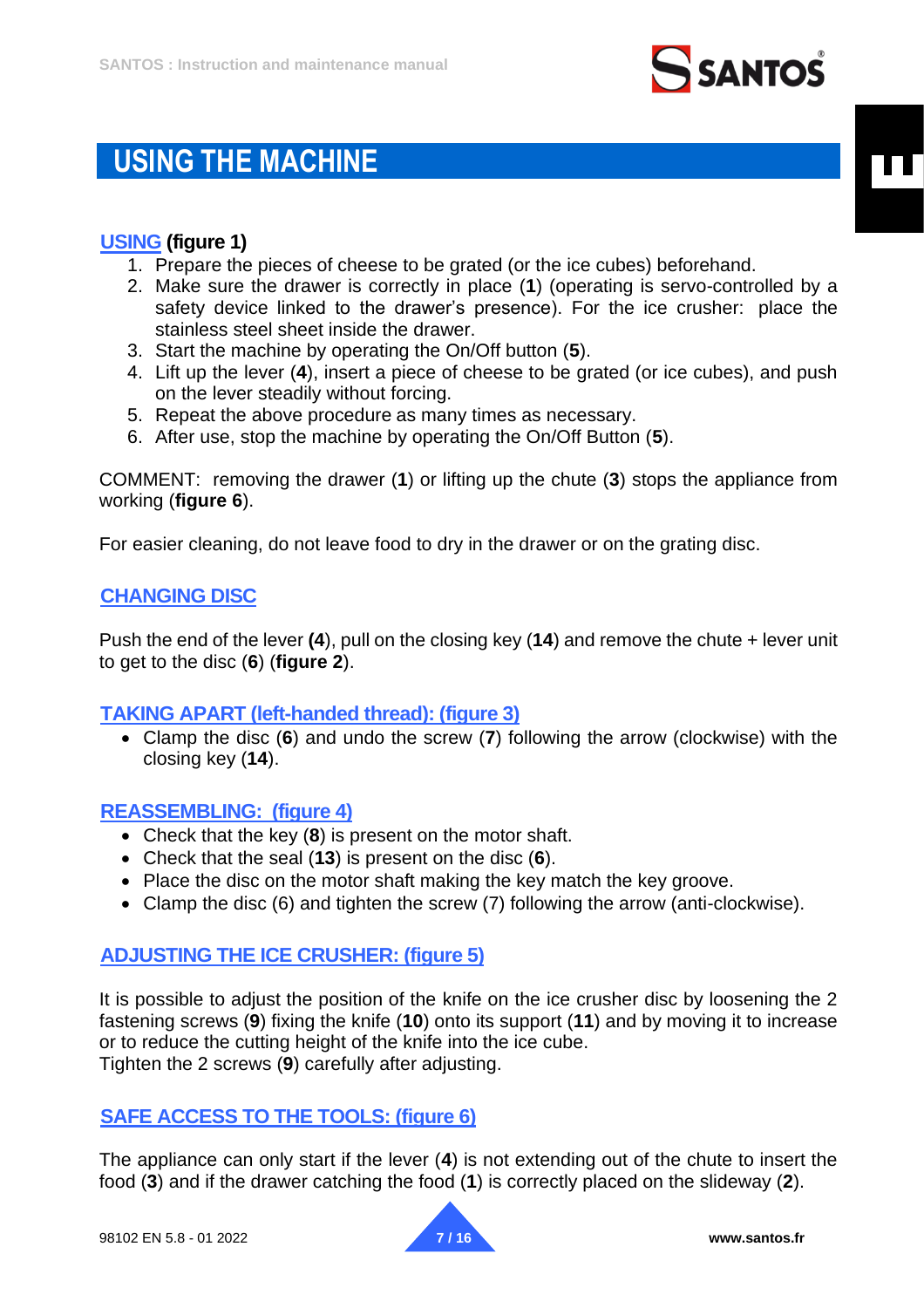

Removing the drawer (**1**) causes the machine to stop. Re-starting the appliance requires specific operation of the On / Off switch (**5**) again (**position 1**).

A cut in the mains power supply results in the On / Off switch (**5**) stopping (**position 0**).

The fact of lifting the lever to add food into the chute (**3**) causes the motor to stop, without causing the appliance to stop completely. Lowering the lever (**4**) allows the motor to be restarted.

## <span id="page-7-0"></span>**MOTOR OVERLOAD SAFETY FEATURE:**

Should the motor become blocked (foreign body, object that is too hard, too much pressure with the lever on the products being processed), the On / Off switch (**5**) automatically trips to the **0 position**.

Correct the problem and press the On / Off switch (**5**) (**position 1**).

If the problem persists, switch off the power supply to the machine (unplug the cord from the mains socket) and call in the maintenance service or contact a SANTOS approved dealer.

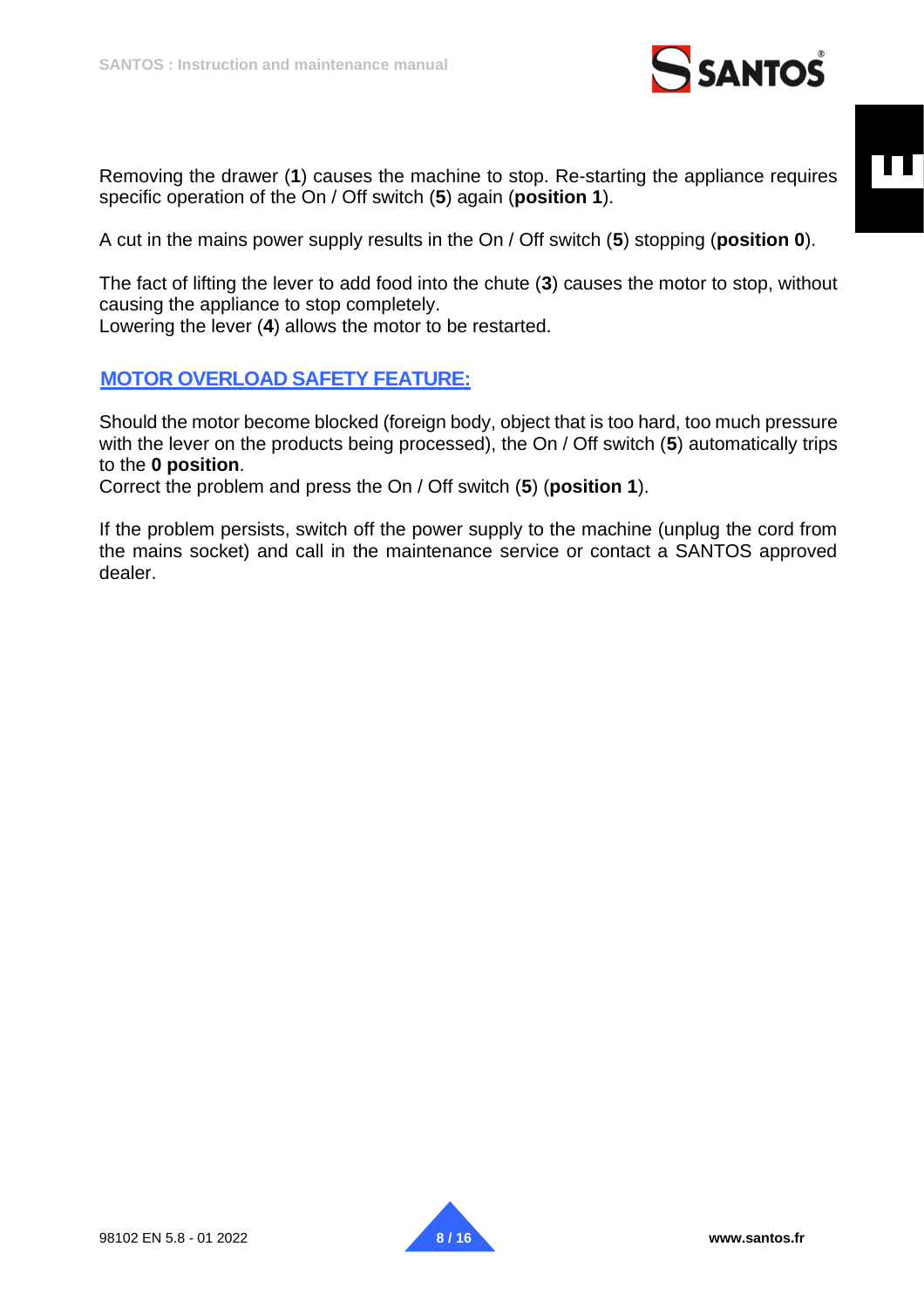

## <span id="page-8-0"></span>**MAINTENANCE**

Before carrying out any work on the appliance, it must in all cases be unplugged from the mains power supply and the motor start capacitor discharged:

## <span id="page-8-1"></span>**Discharging the capacitor:**

Use a screwdriver with insulated handle to touch the 2 connectors on the capacitor (**12**). The appearance of an electric arc shows that the capacitor has discharged.

#### <span id="page-8-2"></span>**Spare parts:**

**IMPORTANT:** Use of spare parts other than certified original SANTOS parts is prohibited

This machine requires no specific maintenance. The bearings are lubricated for life. If work is required to replace worn parts such as start relay or the electric or other components, refer to the parts list (see exploded view at the end of the manual or which you can download from our website [www.santos.fr\)](http://www.santos.fr/).



For **all spare part orders** (see references in the exploded view at the end of the manual), state:

- ➢ **the type,**
- ➢ **the machine serial number and**
- ➢ **the electrical specifications recorded under the machine.**

The complete disc (**6**) can be considered to be a part subject to wear.

For the machine to operate properly, it is recommended that a check is also made that the seal (**13**) is in good condition, in particular the absence of any signs of tearing of the lip.

## <span id="page-8-3"></span>**CLEANING**



**The appliance should neither be cleaned in a jet of water nor with a high pressure spray.**

- 1. Put the appliance on stop position by pushing the On/Off button and disconnect the plug.
- 2. Remove the chute + lever assembly and the grating disk.
- 3. Wash the chute + lever assembly, the grating disc and the drawer with washing-up detergent, rinse, dry and reassemble the unit.
- 4. The frame is to be sponged clean then dried. Polish from time to time with a nonabrasive product for windows or a cleaning agent for metal.

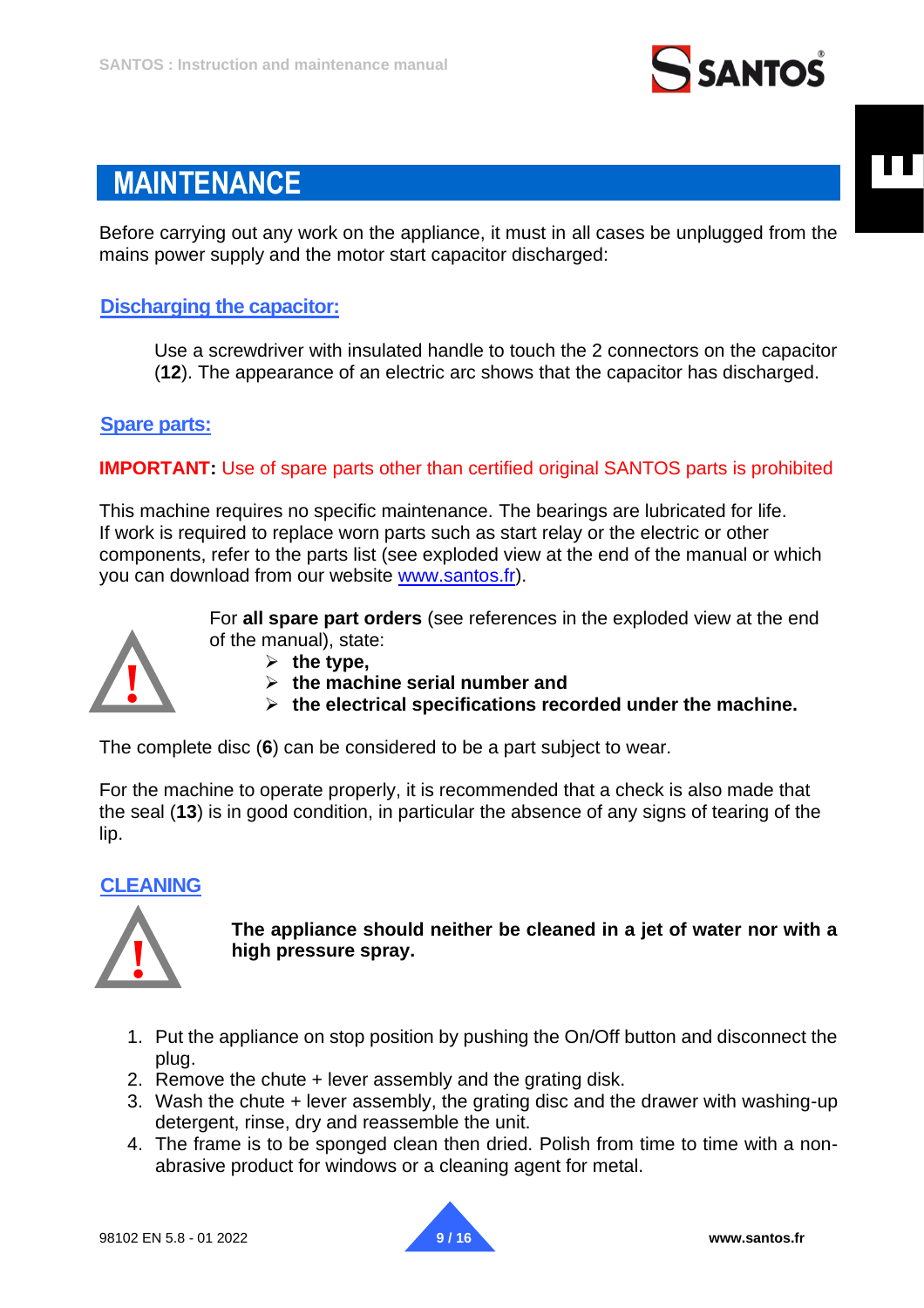

## <span id="page-9-0"></span>**TROUBLESHOOTING**

Identifying the cause of appliance stoppage precisely.

#### **The appliance does not start: (figure 6)**

- Check: the mains supply, the condition of the supply cord,
- Check: the position of the drawer (**1**) on its slideway (**2**), the position of the lever (**4**) (no more than 2 cm outside the chute (**3**)).

#### <span id="page-9-1"></span>**The appliance stops further to an overload:**

See the chapter "motor overload safety feature"

## <span id="page-9-2"></span>**MACHINE TECHNICAL SPECIFICATIONS**

| <b>Mains power supply:</b>   |             |             |
|------------------------------|-------------|-------------|
| Supply voltage (V)           | 220-240     | 100-120     |
| Frequency (Hz)               | 50/60       | 50/60       |
| Motor:                       |             |             |
| Power input (W)              | 600         | 650         |
| Power requirement (A)        | 3.5         | 9           |
| Motor speed (rpm)            | 1500 / 1800 | 1500 / 1800 |
| Noise $(2)(dBA)$             | 71          | 71          |
| <b>Dimensions and weight</b> |             |             |
| Height (mm)                  |             | 360         |
| Width (mm)                   |             | 250         |
| Depth (mm)                   | 420         |             |
| Net weight (kg)              | 14.5        |             |
| Packaged weight (kg)         | 15.5        |             |
| Drawer capacity (Liters)     | 1           |             |

(1) These ratings are provided as a rough guide. The exact electrical specifications can be found on the rating plate.

(2) Noise level measured with sound pressure appliance in operation 1 m from the machine's centerline in accordance with standards ISO 11201:1995 and ISO 4871:1996, on load. Appliance placed on a work surface 75cm above the ground. Microphone turned towards the appliance at 1.6 m from the floor and 1 m from the appliance.

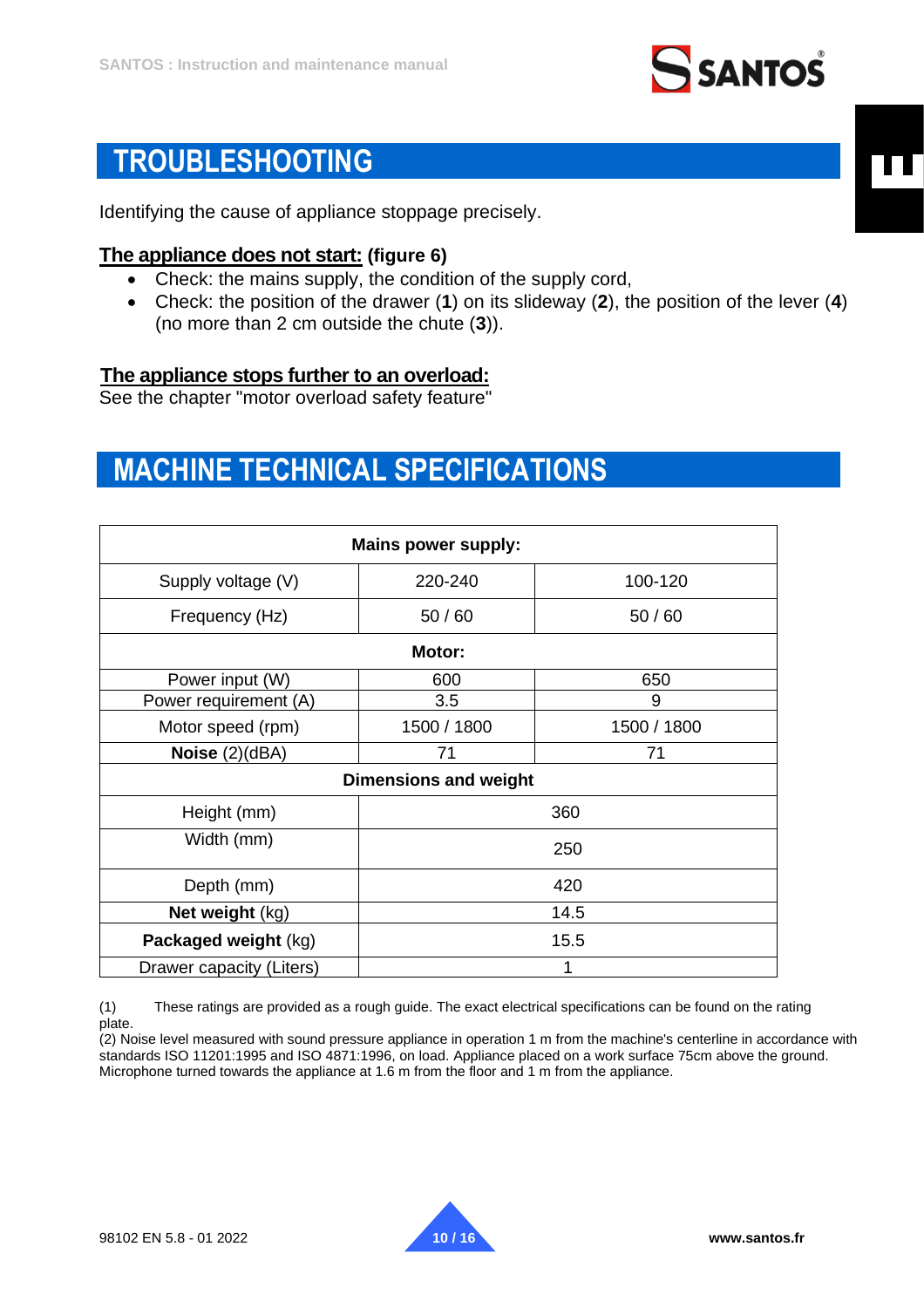**SANTOS : Instruction and maintenance manual**















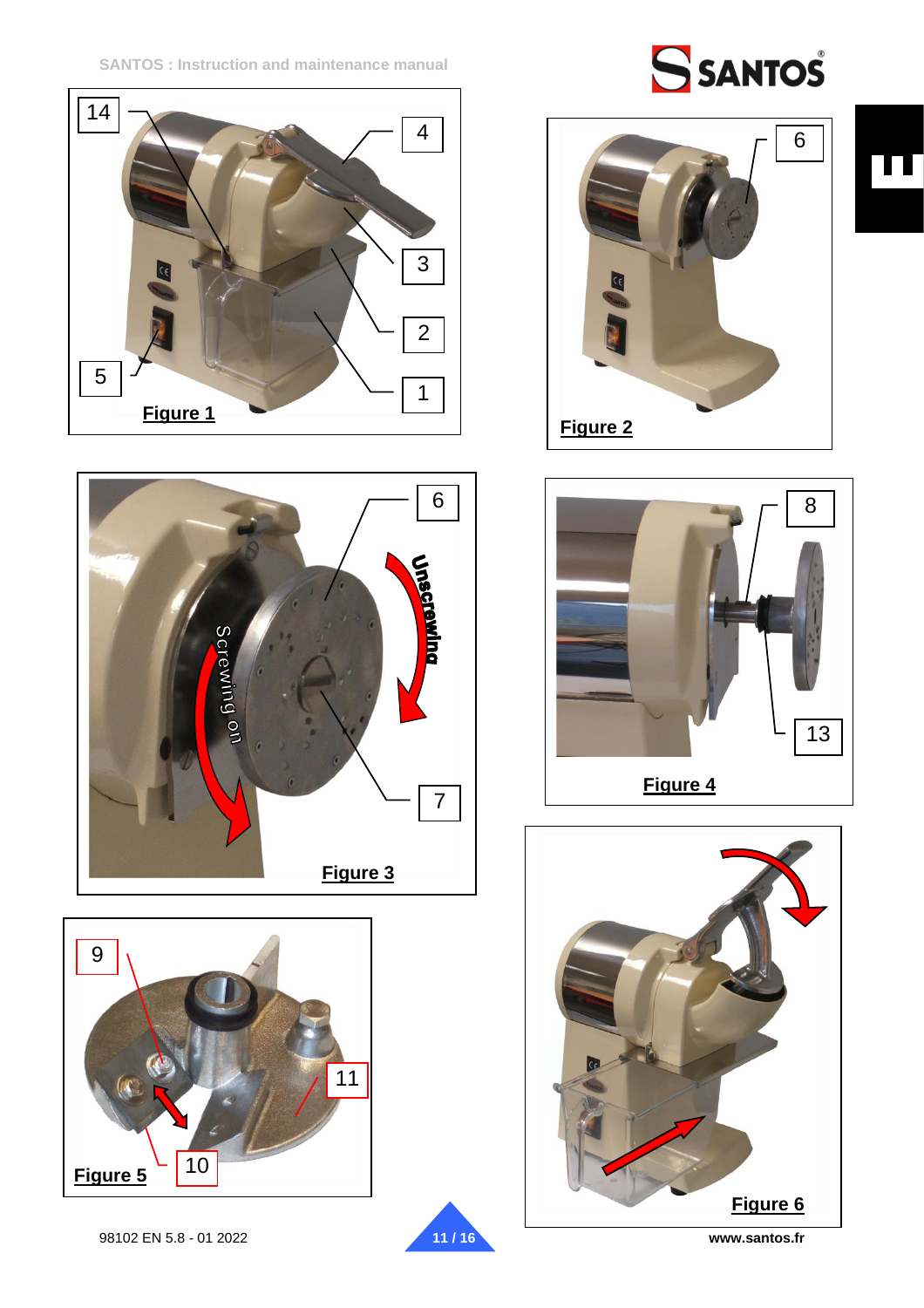# **SSANTOS**

## <span id="page-11-0"></span>**220-240V 50Hz wiring diagram**



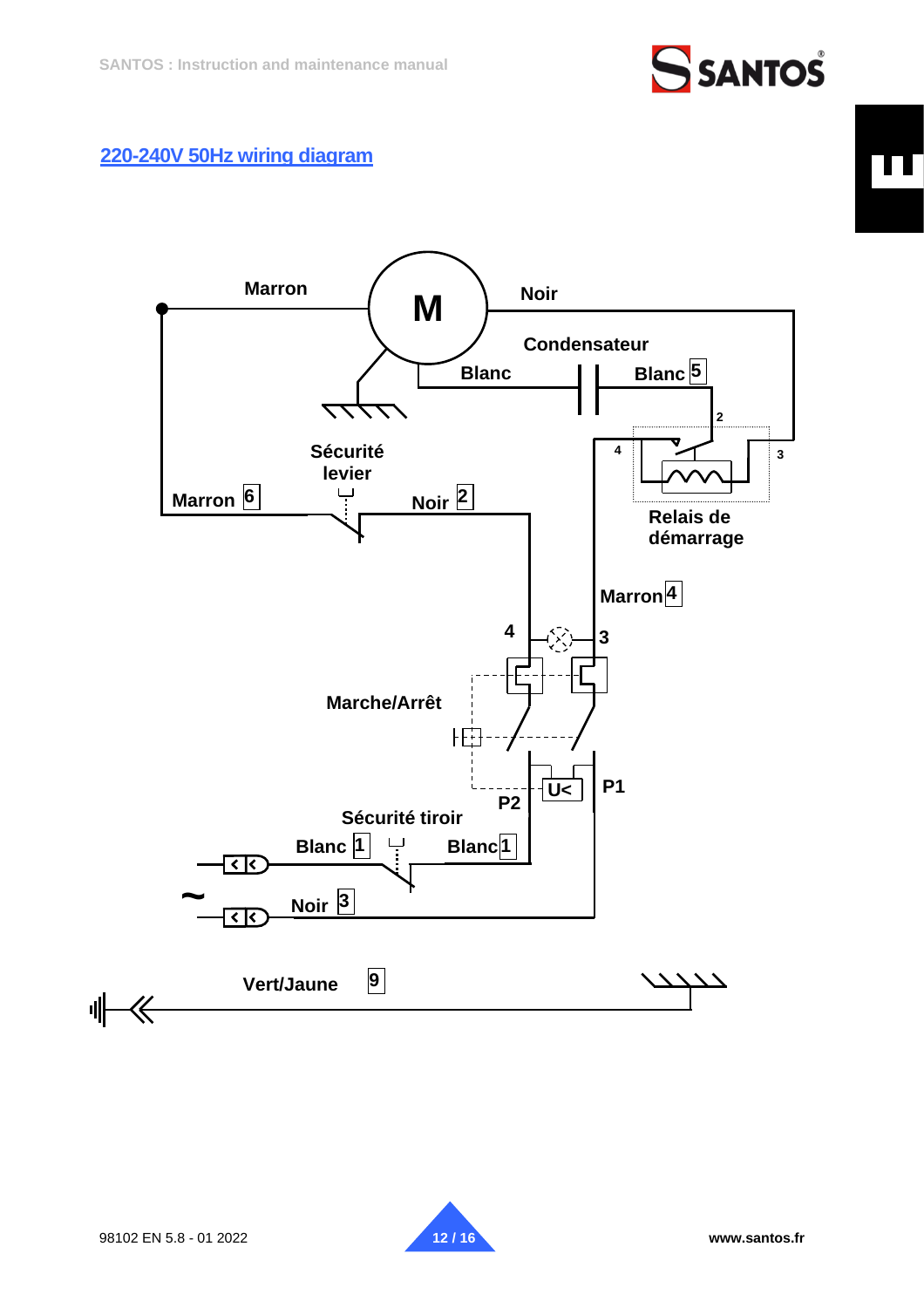

## <span id="page-12-0"></span>**100-120V 50/60Hz wiring diagram**



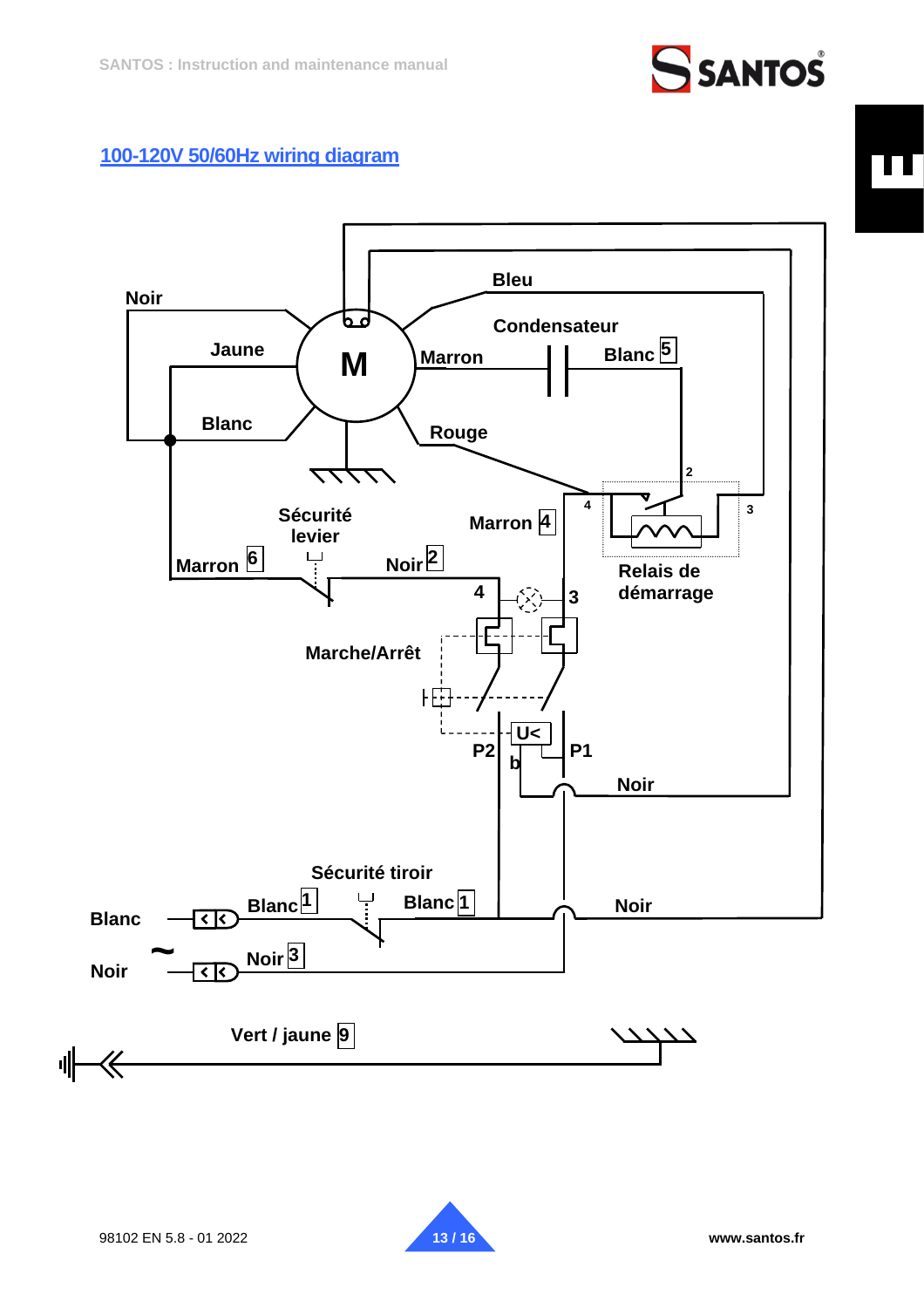# **SSANTOS**

## <span id="page-13-0"></span>**220-240V 60Hz wiring diagram**



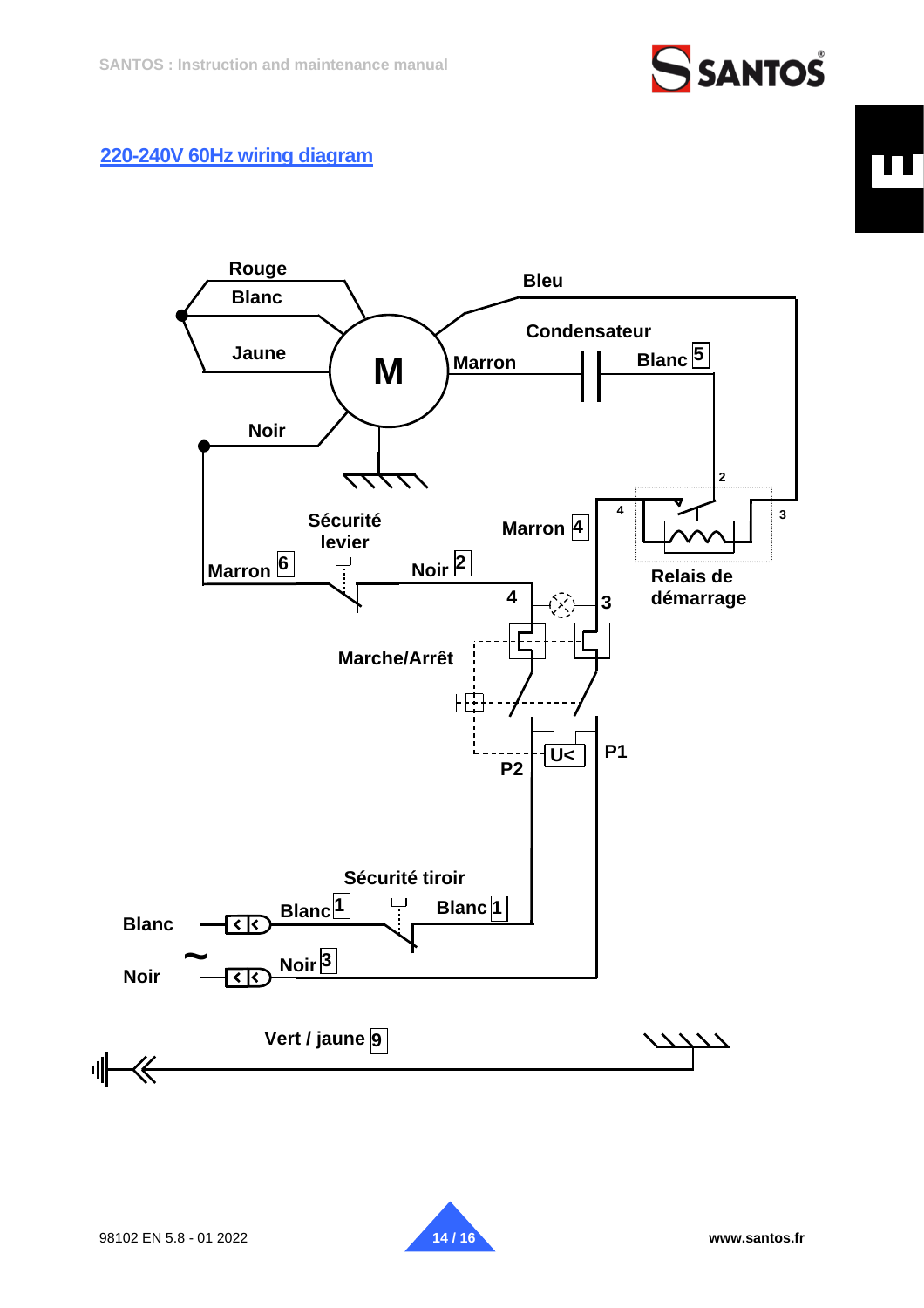

## **TRANSLATION CHART FOR ELECTRICAL COMPONENTS**

|                             | <b>GB</b>        |
|-----------------------------|------------------|
| Condensateur                | Capacitor        |
| <b>Protecteur thermique</b> | Thermals cut-out |
| Relais de démarrage         | Starter relay    |
| Marche/Arrêt                | On/Off Switch    |
| Micro-interrupteur          | Micro-Switch     |

## **TRANSLATION CHART FOR WIRE COLORS**

| F                   | <b>GB</b>             |
|---------------------|-----------------------|
| <b>JAUNE</b>        | <b>YELLOW</b>         |
| <b>BLANC</b>        | <b>WHITE</b>          |
| <b>NOIR</b>         | <b>BLACK</b>          |
| <b>BLEU</b>         | <b>BLUE</b>           |
| <b>ROUGE</b>        | <b>RED</b>            |
| <b>MARRON</b>       | <b>BROWN</b>          |
| <b>ORANGE</b>       | <b>ORANGE</b>         |
| <b>VERT / JAUNE</b> | <b>GREEN / YELLOW</b> |

## **TRANSLATION CHART FOR COMPONENTS**

| <b>REP</b>     | <b>Designation</b>                        |
|----------------|-------------------------------------------|
|                | Drawer to catch the food                  |
| $\overline{2}$ | Slideway to support drawer                |
| 3              | Chute to insert the food                  |
| 4              | Lever                                     |
| 5              | On-off switch                             |
| 6              | Complete disc                             |
|                | Locking screw for the disc                |
| 8              | Key                                       |
| 9              | Fastening screw for the ice crusher knife |
| 10             | Ice crusher knife                         |
| 11             | Ice crusher knife support                 |
| 12             | Capacitor                                 |
| 13             | Seal                                      |
| 14             | Closing key                               |